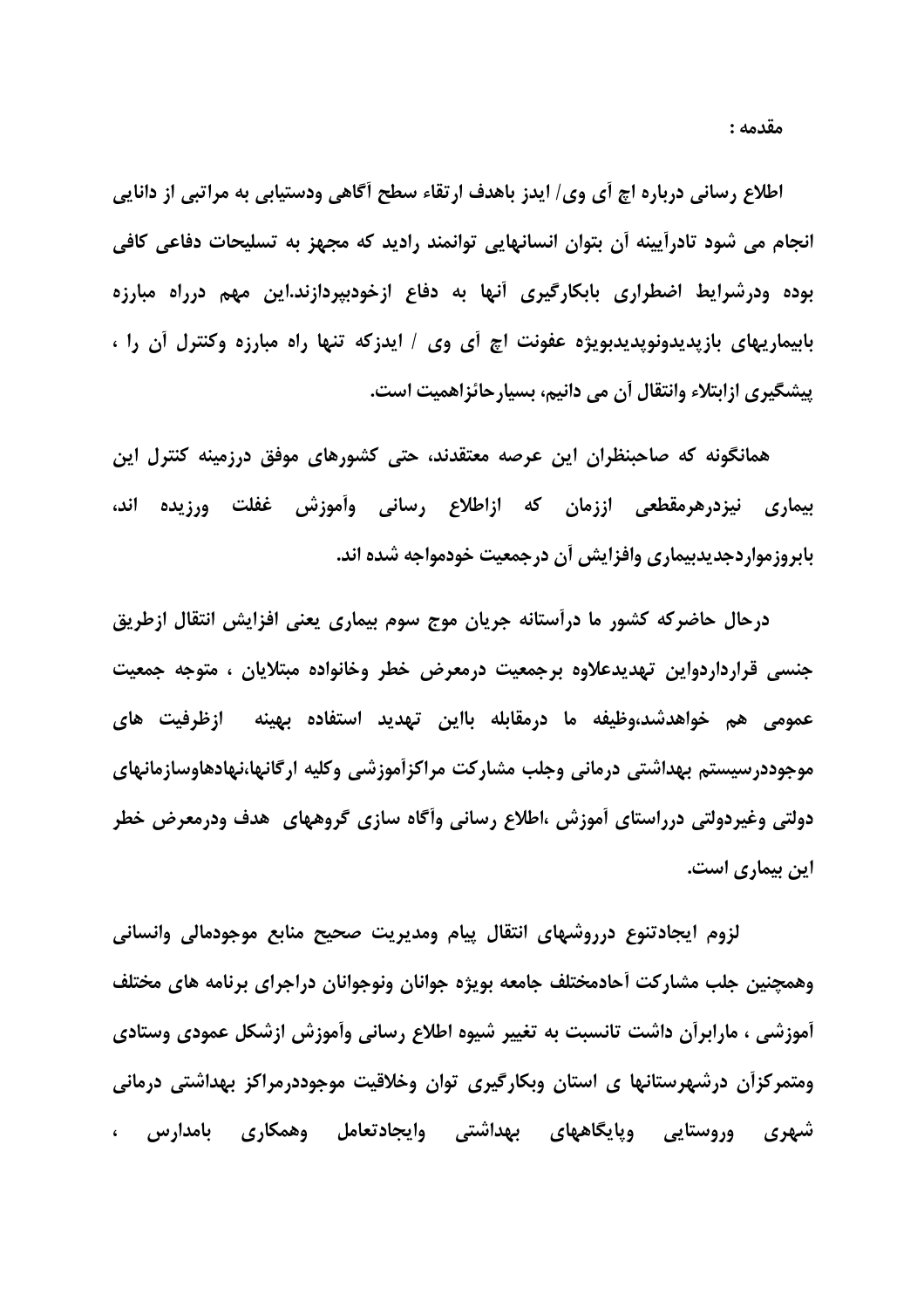مراکزآموزشی،مساجد،پایگاههای مقاومت بسیج ،ارگانها و… اقدام نموده وبتوانیم ازظرفیت های انسانی وفیزیکی 72مرکزبهداشتی درمانی شهری ،39 پایگاه بهداشتی، 74مرکزبهداشتی درمانی روستايي و628 خانه بهداشت كه درمجموع وظيفه اطلاع رساني به 1/768/367نفر جمعيت كل استان را درزمینه های مختلف بهداشتی بعهده دارند ،درهفته اطلاع رسانی مبارزه باایدز به نحومطلوب ومقبول بهره برداري نماييم.

از سال 1387 بنای خارج کردن فعالیتهای اطلاع رسانی از شکل متمرکز ( ستادی ) آن و سوق دادن اجرای آن به سمت مراکز بهداشتی درمانی شهری و روستایی و پایگاههای بهداشتی و خانه های بهداشت گذاشته شد .

که نتیجه حاصله علی رغم کم تجربه گی مراکز بسیار چشم گیر و امیدوار کننده بود .

در سال جاری نیز با تشکیل کمیته اجرایی فعالیتهای هفته اطلاع رسانی ایدز با حضور کارشناسان مسئول برنامه در شهرستانها و مدیران گروه مبارزه با بیماریها و … در تاریخ 89/8/20 تصمیم بر تکرار الگوی سال قبل با تمهیدات و تدارکات بهتر و مطلوب تر گرفته شد .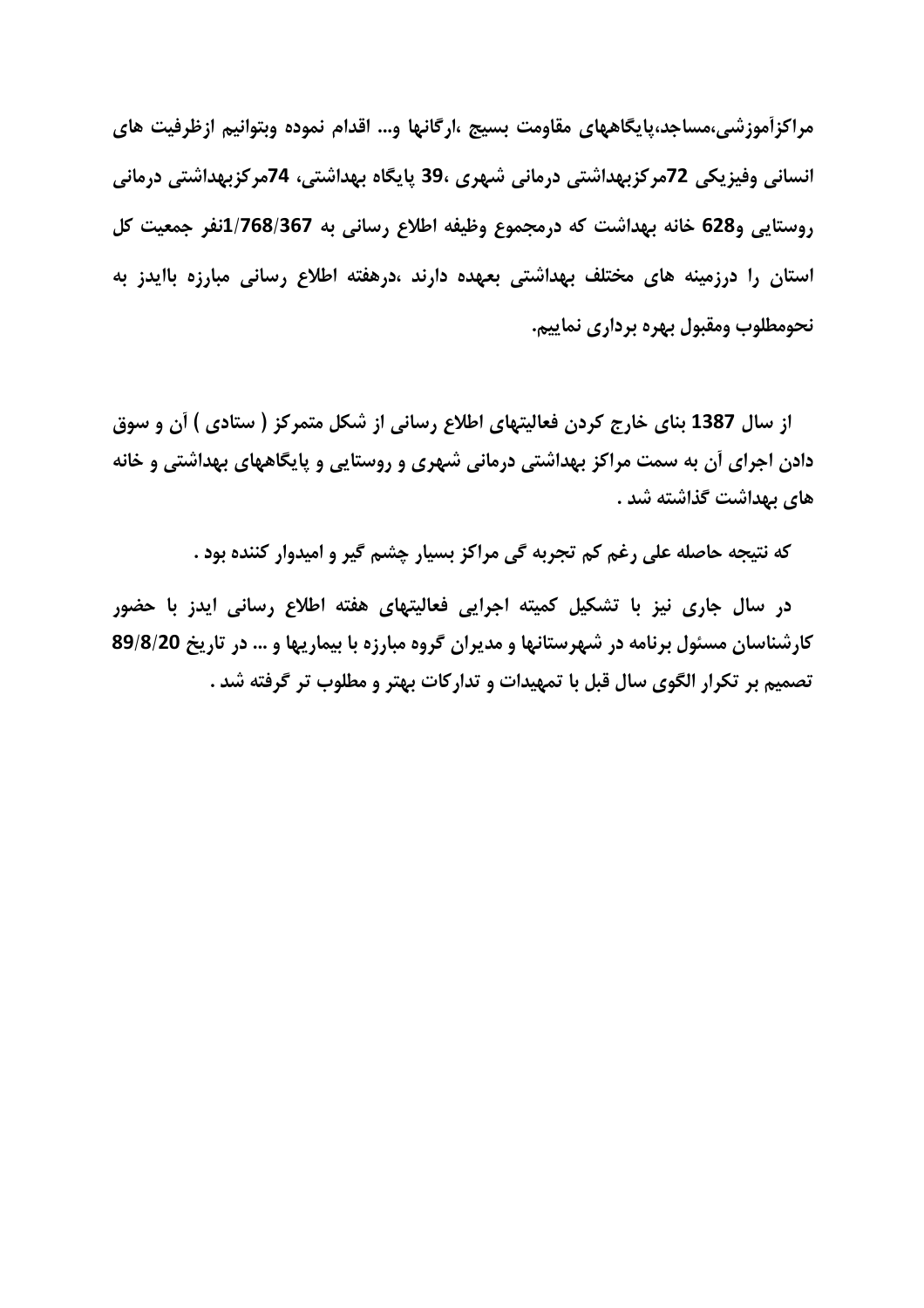## جریان نمای اجرای برنامه های هفته اطلاع رسانی مبارزه با ایدز

- کمیته ستادی معاونت بهداشتی :



- کمیته هماهنگی استان :

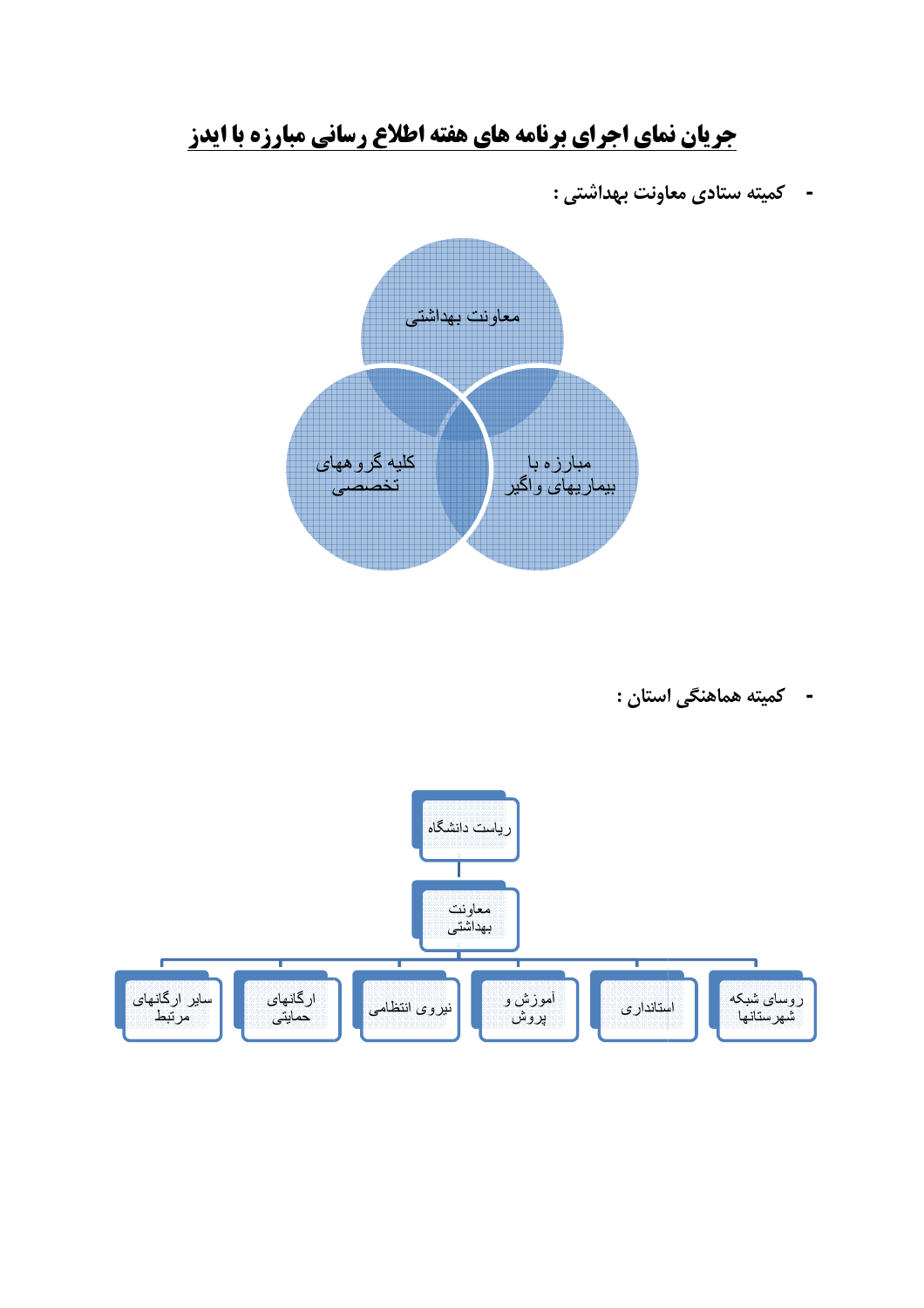- كميته اجرايي استان :



- كميته اجرايي شهرستانها :

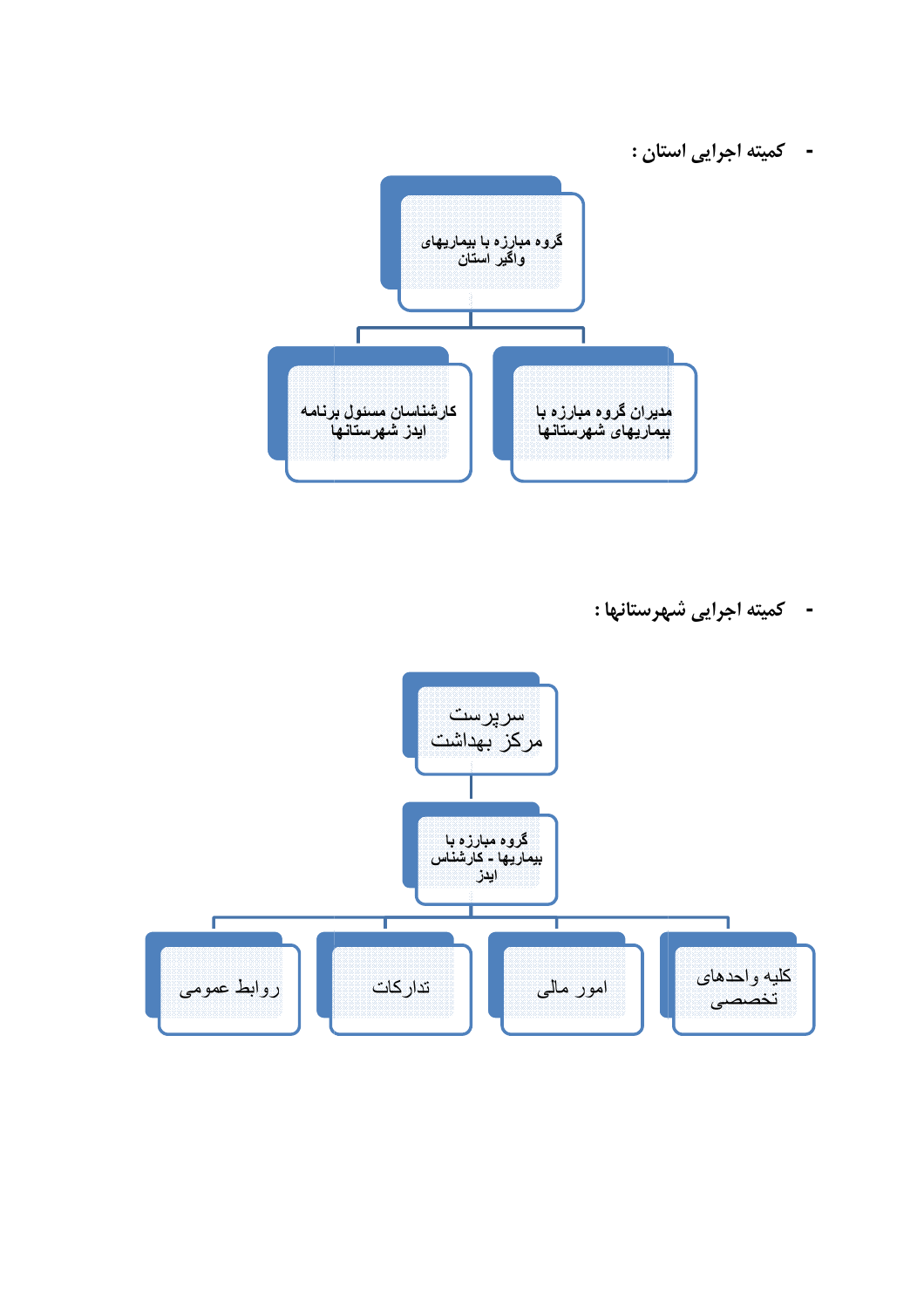نحوه اجرای محیط محوری در سطح شهرستان :

استفاده از ظرفیتها و توان هر مرکز یا پایگاه در جهت شکوفایی ، خلاقیت و ابتکار در اجرای برنامه های اطلاع رسانی در جمعیت تحت پوشش با بکار گیری و جهت دهی به قوه پتانسیل دانش آموزي مي تواند به شكل مناسبي ما را به سمت اهداف مورد نظر سوق دهد .

- هریک از مراکز بهداشتی درمانی شهری وروستایی ویایگاه های بهداشتی شهری با در اختیار داشتن مبلغی بعنوان تنخواه جهت تهیه اقلام مصرفی ، جوایز و هدایا اقدام به برنامه ریزی واجرای فعالیت ها می نماید وبا جلب مشارکت مسئولین ،مدیران ، معلمان و دانش أموزان أموزشگاه ها ومدارس موجوددرمنطقه تحت پوشش خود وايجاد فضاي رقابتي به لحاظ پیشی گرفتن مدارس از یکدیگر در اجرای هرچه بهتر برنامه ها و اخذ رتبه بالاتری در اطلاع رسانی به اجرای برنامه های هفته می پردازد. . کما اینکه در تعداد زیادی از مدارس همه هزینه ها را خود مدرسه تأمین و پرسنل بهداشتی بعنوان راهنما و جهت دهنده به فعاليتها عمل مي كنند .
- بعنوان مثال در شهرستان خرم أباد بطور متوسط براي هر مركز مبلغ 500 هزار ريال بعنوان تنخواه در نظر گرفته شد که نحوه پرداخت آن از محل اعتبارات ردیف مراقبت ایدز از طریق تدارکات وبا هماهنگی امور مالی به مسئول مرکز و یا مسئول امور عمومی پرداخت شد که البته اين فرد قبل از تحويل وجه در جلسه توجيهي نحوه تهيه درخواست و هزينه كرد مبلغ تنخواه را أموزش ديده بود . همچنين مقررشدچنانچه مركزي براساس حجم و نوع فعاليت به مبلغ تنخواه بیشتری نیاز داشته باشد با ارائه مستندات قبل یا پس از انجام هزینه وجه آن را دریافت خواهد نمود . هر مرکز یا پایگاه از این مبلغ هزینه های ذیل را انجام خواهد داد :
	- تهيه جوايز و هدايا 200 هزار ريال
	- تهيه مفاد أموزشي و اطلاع رساني وتهيه لوح فشرده گزارش فعاليت ها 200 هزار ريال
		- اياب وذهاب و ... 100 هزار ريال

از طرفی ستاد مرکز بهداشت توسط کارشناس برنامه ایدز مبادرت به تهیه و توزیع متمرکز مفاد أموزشي و اطلاع رساني شامل يمفلت ، تراكت ، يوستر ، بنر يا يارچه نوشته هايي با شعاروییام های ِ مربوطه و … جهت کلیه مراکز بهداشتی درمانی و پایگاهها می نماید تا در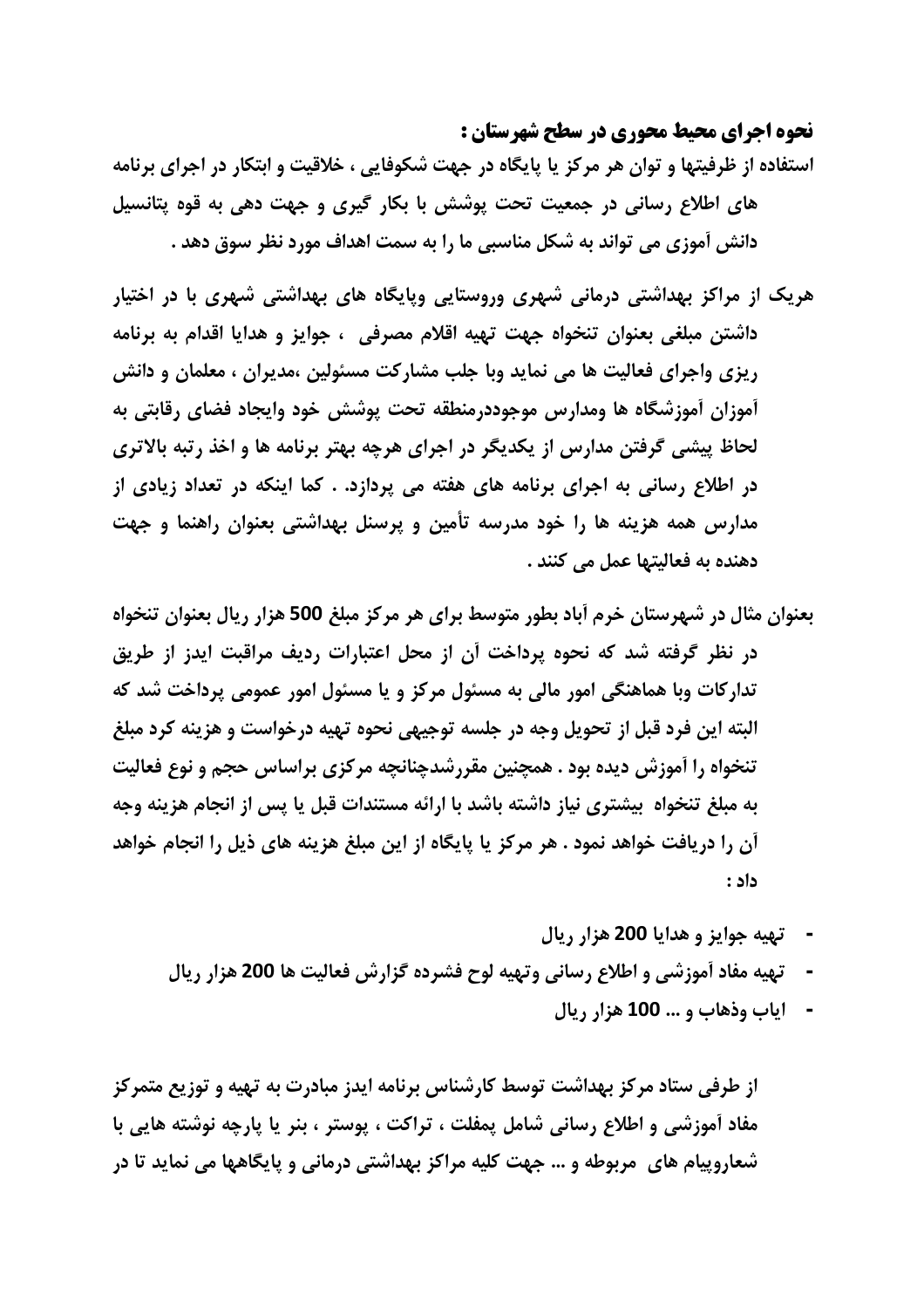کنار مفاد آموزشی خودشان از آن استفاده نمایند . همچنین ستاد شهرستان ( واحد مبارزه با بیماریها ) نسبت به تهیه فرمی با عنوان فرم امتیازدهی براساس فعالیتهای انجام شده اقدام نموده در زمان مقرر ( حداکثر 10 روز پس از اجرا ) با جمع آوری مستندات به امتیاز دهي به عناوين ذيل الذكر بر اساس فرم مربوطه ًمي پردازد .

- آموزش گروههای مختلف مراجعه کننده به مرکز یا پایگاه

- أموزش اكتيو
- بريايي نمايشگاه
- برگذاري مسابقه علمي و أگاهي سنجي
	- تهيه مفاد آموزشي و اطلاع رساني
		- نمایش و پخش فیلم آموزشی
			- **برگذاری مسابقات ورزشبی**
		- **برگزاری مسابقات شعر ، نقاشی**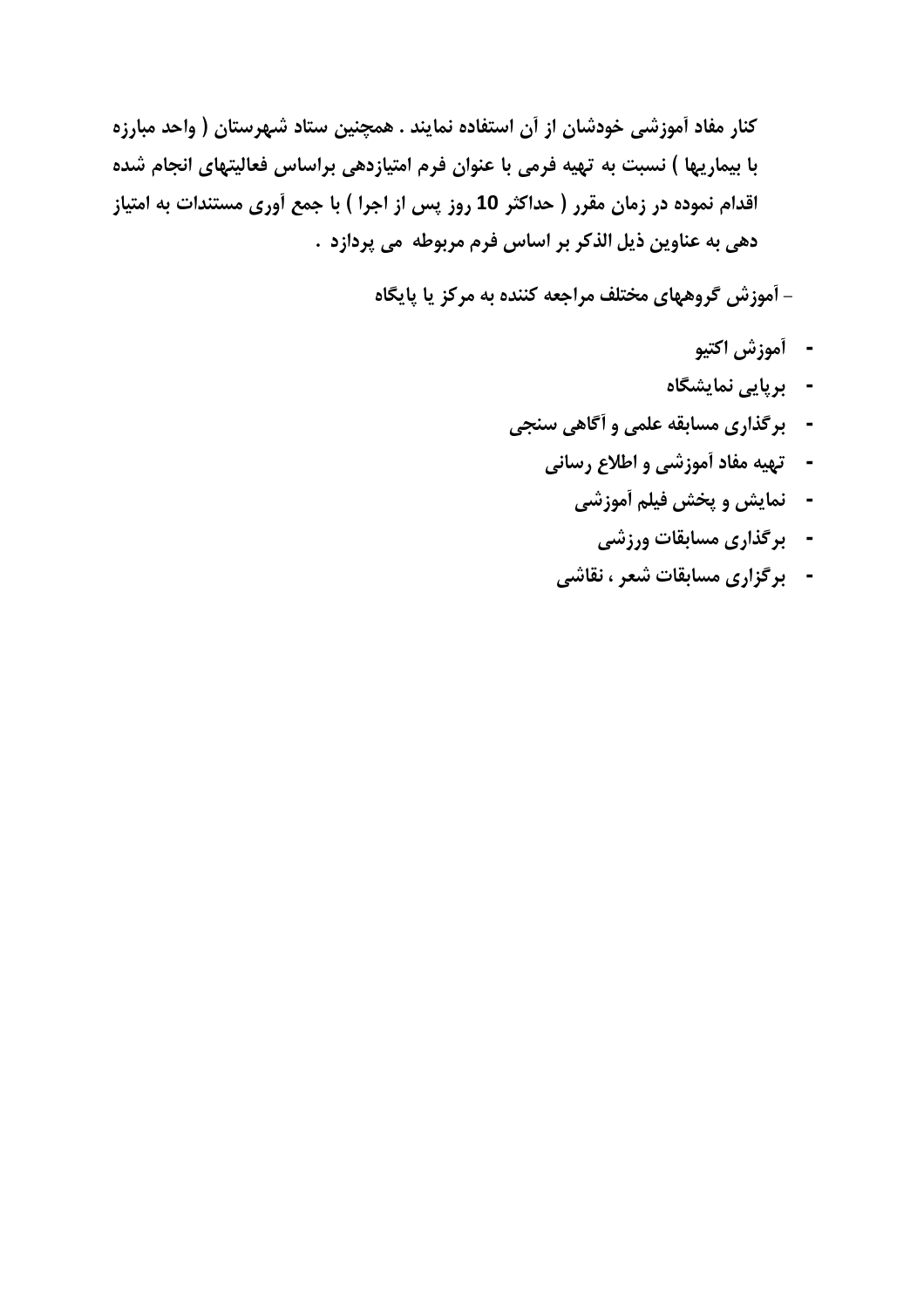| <b>فرم گزارش دهی فعالیت انجام شده در هفته اطلاع رسانی ایدز سال 89</b> |        |          |                                                               |                |
|-----------------------------------------------------------------------|--------|----------|---------------------------------------------------------------|----------------|
|                                                                       | زنان   | مردان    | شرح فعاليت                                                    | رديف           |
| <u>تعداد کل</u><br>92844                                              | 47853  | 44991    | تعداد كل افراد أموزش ديده 34-15سال                            | 1              |
| 38558                                                                 | 21803  | 16755    | تعداد كل افراد أموزش ديده بالاي 34 سال                        | 2              |
| 113782                                                                | 58717  | 55065    | تعداد دانش أموز أموزش ديده                                    | 3              |
| 6985                                                                  | 3300   | 3685     | تعداد دانشجوي أموزش ديد <mark>ه</mark>                        | 4              |
| 3799                                                                  | 3120   | 679      | تعداد زن باردار أموزش د <mark>یده</mark>                      | 5              |
| 4315                                                                  | 95     | 4220     | تعداد کارگر آموزش دی <mark>ده</mark>                          | 6              |
| 1921                                                                  | 35     | 1886     | تعداد سربازان و پرسنل نظام <mark>ی آموزش</mark>               | $\overline{7}$ |
| 2438                                                                  | 73     | 2365     | تعداد زندانیان آموزش <mark>دیده</mark>                        | 8              |
| 2018                                                                  | 1064   | 954      | تعداد پرسنل وكاركنان بهداشتي درم <mark>اني أموزش ديد</mark> ه | 9              |
| 1413                                                                  | 428    | 985      | تعداد پرسنل وكاركنان ساير ادارات أموزش ديده                   | 10             |
| 761                                                                   | 506    | 255      | تعداد آرایشگران آموزش د <mark>یده</mark>                      | 11             |
| 2503                                                                  | 2482   | 21       | تعداد رابطين (داوطلبين سلامت ) أموز <mark>ش ديده</mark>       | 12             |
| 1844                                                                  | 0      | 1844     | تعداد رانند گان أموزش ديده                                    | 13             |
| 1271                                                                  | 48     | 1223     | تعداد معتادين تزريقي أموزش ديده                               | 14             |
| 1496                                                                  | 49     | 1447     | تعداد معتادين  غير تزريقي أموزش د <mark>يده</mark>            | 15             |
| 4682                                                                  | 17     | 4665     | تعداد كسبه وصاحبان مشاغل خدماتي أموزش ديده                    | 16             |
| 176                                                                   | 135    | 41       | تعداد همسران بیماران HIV / اید <mark>ز آموزشی دیده</mark>     | 17             |
| 290                                                                   | 65     | 225      | سایر اعضای خانواده بیماران HIV / ایدز آموزش دیده              | 18             |
| 311                                                                   | 311    | $\bf{0}$ | تعداد زنان بارفتار پرخطر جنسی (SW) آموزش دیده                 | 19             |
| 387                                                                   | 123    | 264      | تعداد بیماران مبتلا به <mark>هپاتیت B أموزش دیده</mark>       | 20             |
| 8537                                                                  | 8106   | 431      | تعداد بیماران مبتلاً به هیاتیت JCآموزش دیده                   | 21             |
| 3773                                                                  | 2073   | 1700     | أموزش عمومي درمساجد                                           | 22             |
| 45                                                                    | 17     | 28       | دایر نمودن اتاق مشاوره در دانشگاه ها                          | 23             |
| 450                                                                   | 140    | 310      | برپایی چادرهای اطلاع رسانی در سطح شهر و دانشگاه ها            | 24             |
| 294599                                                                | 150560 | 144039   | تعداد كل                                                      |                |